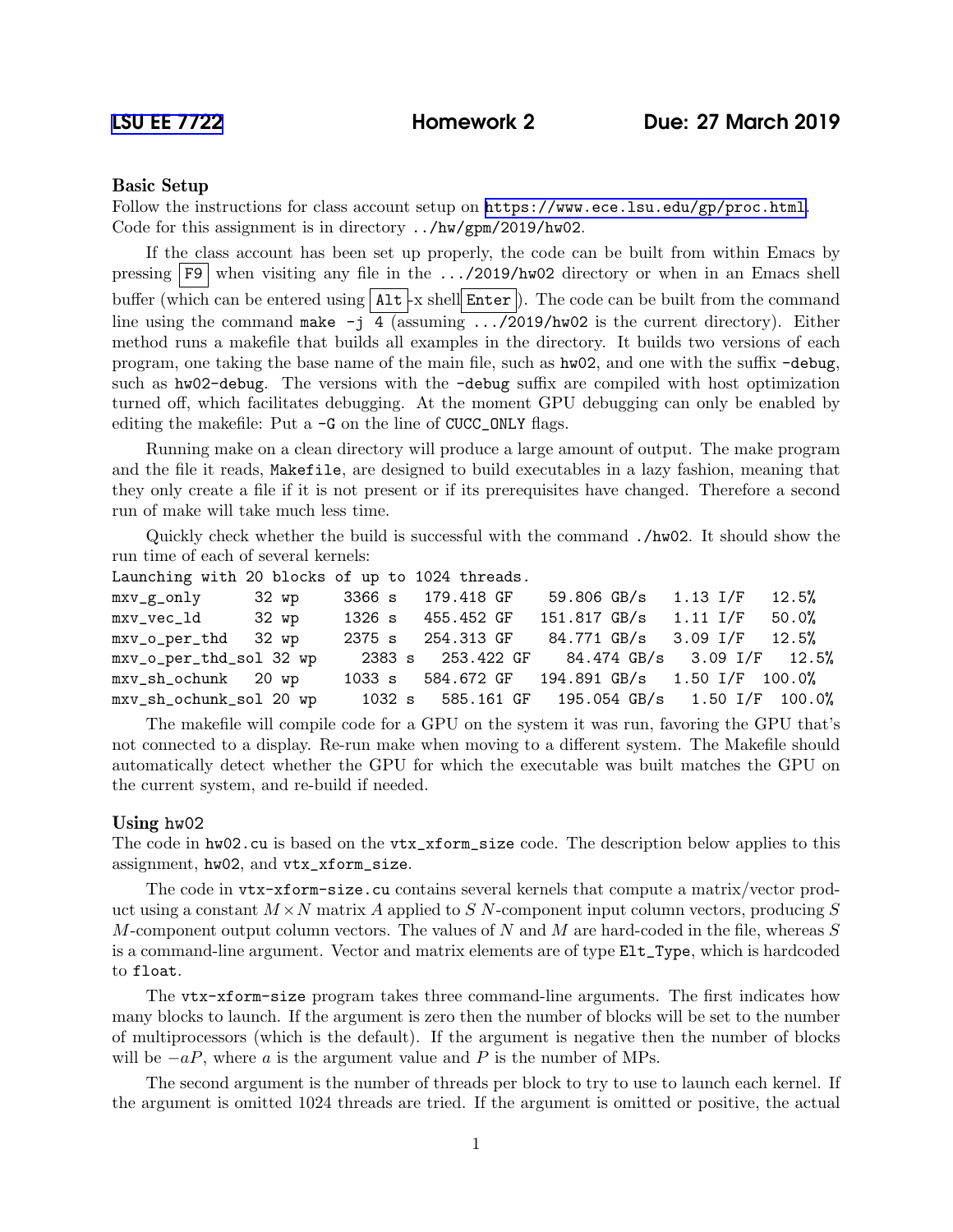number of threads used in a launch is the minimum of this argument and the kernel's maximum. (For example, when the second argument is 512, but kernel foo has a limit of 256 threads, foo will be launched with 256 threads.) When the second argument is 0 (zero) or p then each kernel will be launched for different block sizes (measured in warps). The block sizes will be 1, 2, 3, 4, 8, 12, ... warps. The maximum block size is based on the kernel. (A kernel that uses few registers can launch with a block size of 32, if more registers are used the maximum number of warps is lower.) When **p** is used additional performance data is shown, which is interesting but it can slow things down.

The third argument specifies the number of mibions input vectors to use. One mibion is  $2^{20}$ . The default is 1 mibion  $(1,048,576)$  vectors. If  $a_3$  is the value of the third argument, the input size will be  $a_3 2^{20}$  vectors. The third argument is read as a floating-point number, so "0.5" will result in a  $2^{19}$  vectors input.

Here are some examples: Run with 256 threads per block: ./vtx-xform-size 0 256. Run with 512 threads per block and twice as many blocks as MPs:  $./vtx-xform-size -2$  512. Run with 256 threads per block and 10 blocks: ./vtx-xform-size 10 256. Run each kernel multiple times using an input size of 1 bibion  $(2^{30} \text{ vectors})$ : ./vtx-xform-size 0 0 1024.

## Program Output

A run of vtx-xform-size produces the following output:

A stray message about a CUDA API call.

```
[koppel@dmk-laptop intro-vtx-transform]$ ./vtx-xform-size
Call of cuDeviceGetCount, cbid 4, serial 1
```
Ignore it (the Call message).

Information about each GPU connected to the system, followed by a line showing the chosen GPU.

```
GPU 0: Quadro M2200 @ 1.04 GHz WITH 4010 MiB GLOBAL MEM
GPU 0: L2: 1024 kiB MEM<->L2: 88.1 GB/s
GPU 0: CC: 5.2 MP: 8 CC/MP: 128 DP/MP: 4 TH/BL: 1024
GPU 0: SHARED: 49152 B/BL 98304 B/MP CONST: 65536 B # REGS: 65536
GPU 0: PEAK: 1061 SP GFLOPS 33 DP GFLOPS COMP/COMM: 48.2 SP 3.0 DP
Using GPU 0
```
Most lab computers have two GPUs, please pay attention to the GPU that is actually being used, GPU 0 above.

Most fields are self-explanatory. For example, L2 is the size of the level-2 cache and CC indicates that the device is of compute capability 5.2 (a cheap Maxwell). The MEM<->L2 field shows the off-chip bandwidth. MP indicates the number of multiprocessors, also called streaming multiprocessors (SM's). CC/MP indicates the number of CUDA cores (single-precision functional units) per MP, DP/MP indicates the number of double-precision functional units per MP, and TH/BL is the maximum number of threads per block.

The amount of shared memory available is shown per block (B/BL) and per MP, this does not indicate whether any particular kernel is using that much shared memory or could use that much. The same line shows the amount of constant memory, and the number of registers available.

The next line, PEAK, shows FP operation bandwidth in which a fused multiply-add is counted as one operation. The COMP/COMM line gives the computation to communication ratio in floatingpoint operations per floating-point element transfers. (The information above was collected in part using the runtime library's cudaGetDeviceProperties function.)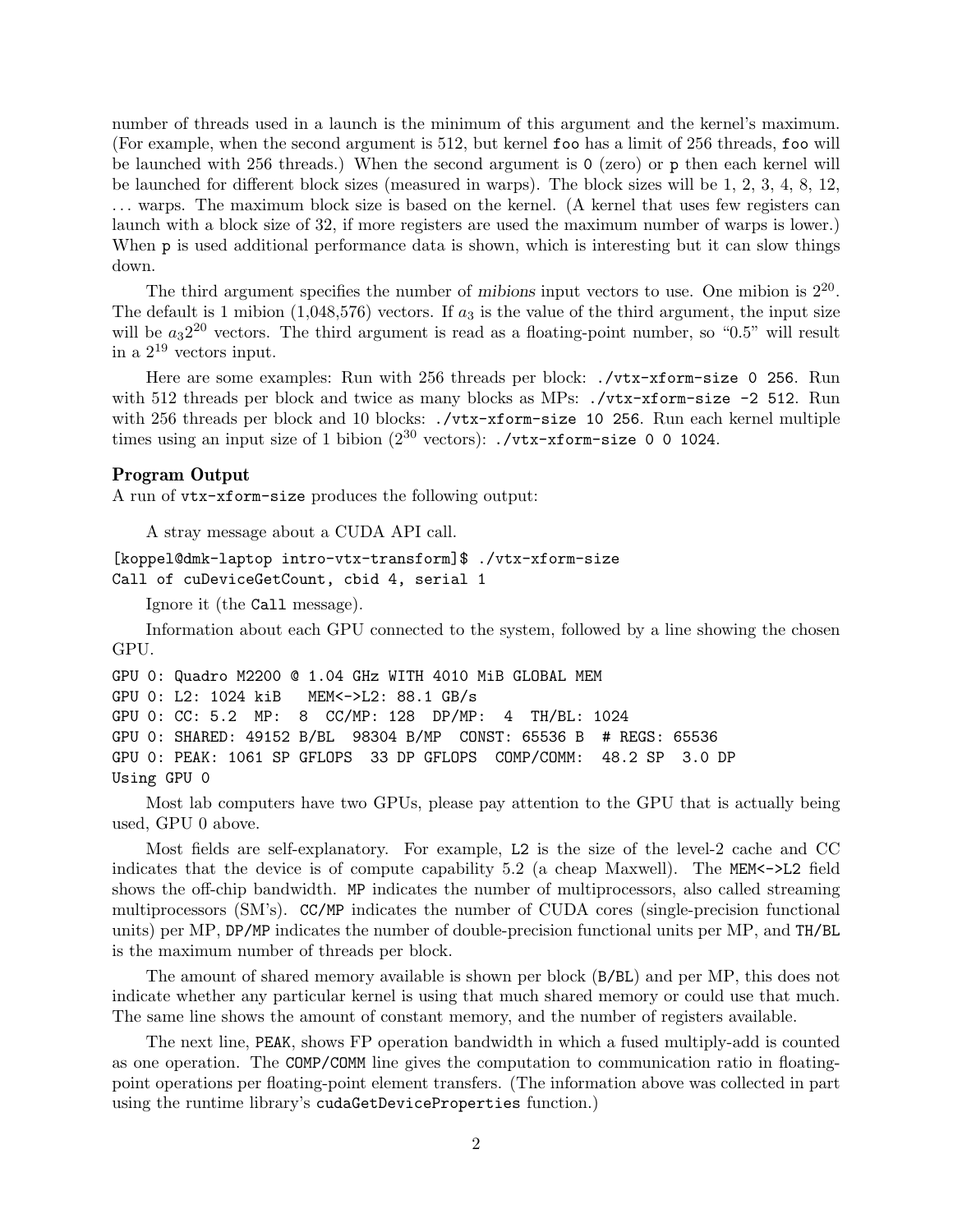The program will next print information about each kernel:

CUDA Kernel Resource Usage:

For mxv\_g\_only:

0 shared, 1088 const, 0 loc, 32 regs; 1024 max threads per block. For mxv\_i\_lbuf: 0 shared, 1088 const, 0 loc, 32 regs; 1024 max threads per block. For mxv\_o\_lbuf: 0 shared, 1088 const, 0 loc, 32 regs; 1024 max threads per block. For mxv\_o\_per\_thd: 0 shared, 1088 const, 0 loc, 31 regs; 1024 max threads per block. For mxv\_vec\_ld: 0 shared, 1088 const, 64 loc, 40 regs; 1024 max threads per block. For mxv\_vls: 16384 shared, 1088 const, 0 loc, 48 regs; 1024 max threads per block. For mxv\_sh: 36864 shared, 1088 const, 0 loc, 32 regs; 1024 max threads per block. For mxv\_sh\_ochunk:

4096 shared, 1088 const, 0 loc, 54 regs; 1024 max threads per block.

The max threads per block shown above is based on the kernel and reflects register usage. Though it does not happen above, it is possible that a kernel can be limited to less than 1024 threads per block because it uses more than 64 registers (on a CC 5.2 device).

Next, the program provides information on the input size and launch configuration.

Matrix size: 16 x 16. Vectors: 1048576. 8 blocks of 1024 thds.

The input size can be changed using command-line arguments, that is explained further below.

The program can either launch each kernel once, with a particular configuration (number of blocks and number of threads per block), or it can launch each kernel multiple times, each with a different block size. Without arguments is runs each kernel once and prints one line per kernel. Launching with 8 blocks of up to 1024 threads.

| $mxv_g_{ally}$ | 32 wp | 6118 $\mu$ s | 43.873 GF  | 21.937 GB/s   | $1.21$ $I/F$ | 12.5%  |
|----------------|-------|--------------|------------|---------------|--------------|--------|
| $mxv_i_l$      | 32 wp | 6836 $\mu$ s | 39.266 GF  | 19.633 GB/s   | $1.22$ $I/F$ | 12.5%  |
| mxv_o_lbuf     | 32 wp | 6905 $\mu$ s | 38.873 GF  | 19.437 GB/s   | $1.22$ $I/F$ | 12.5%  |
| mxv_o_per_thd  | 32 wp | 4602 $\mu$ s | 58.331 GF  | $29.166$ GB/s | $3.44$ I/F   | 12.5%  |
| mxv_vec_ld     | 32 wp | 4144 $\mu$ s | 64.776 GF  | 32.388 GB/s   | $1.22$ $I/F$ | 50.0%  |
| $mxv_vls$      | 32 wp | 2606 $\mu$ s | 103.017 GF | 51.509 GB/s   | $1.50$ $I/F$ | 100.0% |
| mxv_sh         | 32 wp | 4084 $\mu$ s | 65.733 GF  | 32.867 GB/s   | $4.14$ I/F   | 100.0% |
| mxv_sh_ochunk  | 32 wp | 2598 $\mu$ s | 103.337 GF | 51.669 GB/s   | $2.00$ I/F   | 100.0% |

The  $\mu$ s values are the execution time, the GF values show the floating point throughput (assuming  $NM$  FP operations per input vector), and the GB/s value is the off-chip data throughput, assuming that  $4(N + M)$  B crosses the chip boundary for each element.

The I/F value shows the number of instructions executed divided by a reference number of instructions. The reference number is based on the number of instructions we expect a good compiler to emit, perhaps simplifying things a bit. The reference is currently set to  $MN + N +$  $M + 4 + 3$ . Search for num ops in the main routine.

A value of 2.00 means that about twice as many instructions were actually executed than we expected. The I/F value is computed by actually measuring the number of instructions executed using event counters built in to the GPU, and dividing that count by the number by  $SNM$ , the number of multiply-add instructions expected for S inputs. A value of exactly 1 for I/F would be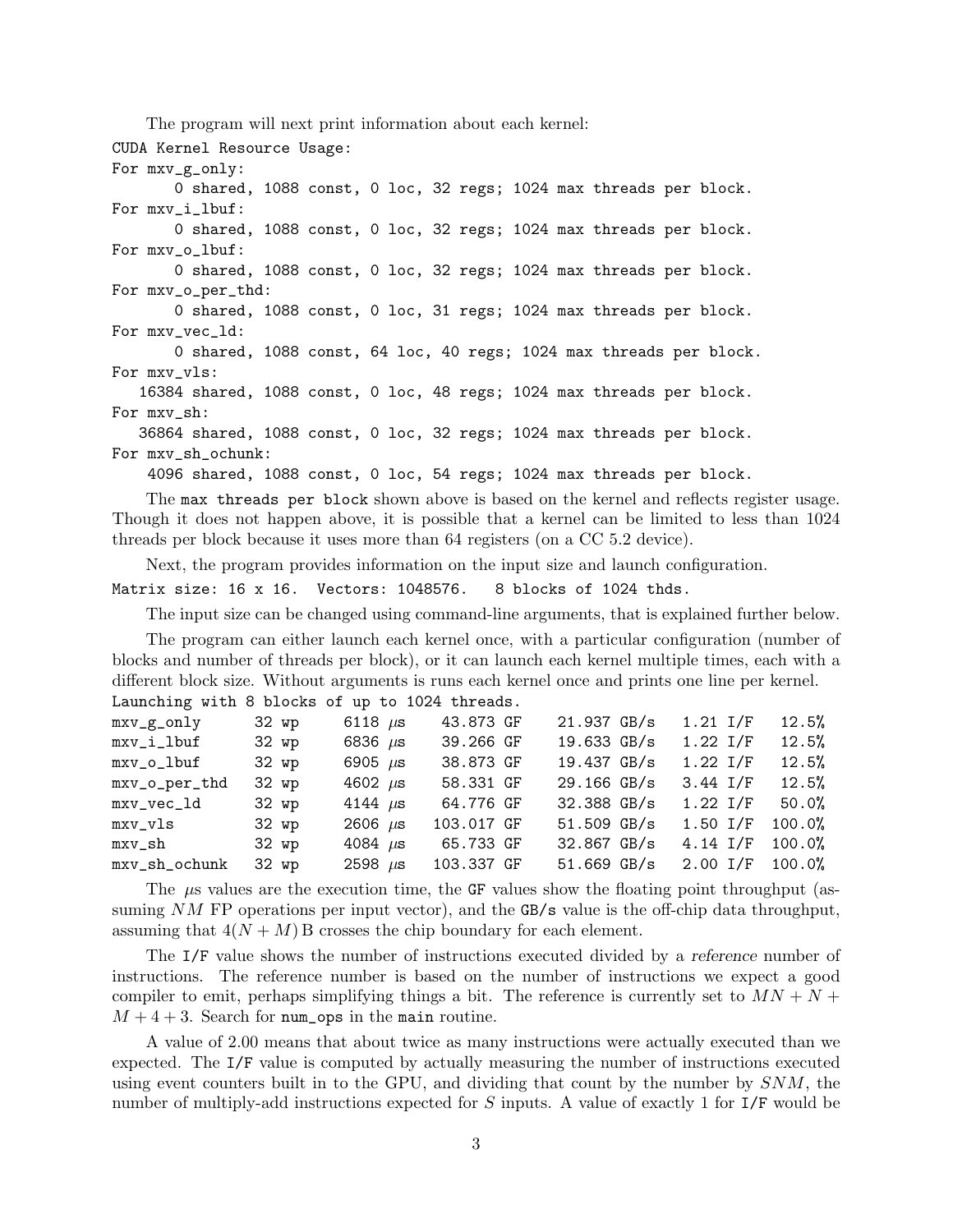great, but there is no guarantee that the reference number is attainable.

The last column, showing percents, shows read request utilization.

When run with a 0 as the second argument, such as  $\sqrt{vtx-xform}$ -size -1 0, the program, launches each kernel multiple times, starting with 4 warps per block, up to 32 warps per block. Run time and other information will be shown for each launch. An excerpt for one kernel appears below:

```
Kernel mxv_g_only:
```

|    |                                |  |  | wp ac $t/\mu s$ Lw/ $\mu s$ I/op FP GB/s Data BW Util----------------- |
|----|--------------------------------|--|--|------------------------------------------------------------------------|
|    | 1 1 4439 2.7 1.1 136 45 ****** |  |  |                                                                        |
|    |                                |  |  | 2 2 2413 2.9 1.1 250 83 ***********                                    |
|    |                                |  |  | 3 3 1964 3.6 1.1 308 103 ***************                               |
| 44 |                                |  |  | $1765$ 4.3 1.1 342 114 *****************                               |
| 88 |                                |  |  | 1749    8.6    1.1    345    115    *****************                  |
|    |                                |  |  |                                                                        |

The wp column shows the number of warps per block that the kernel was launched with. The ac column shows the number of warps assigned to an MP (which is the product of the number of warps per block and the number of active blocks per MP). The number in the ac column is computed by an NVIDIA API using information about the kernel and the GPU. In the example above the wp and ac numbers are the same because the number of blocks is the same as the number of MPs and so there is no way to have more than one block per MP.

The  $t/\mu s$  column shows the measured execution time. The Lw/ $\mu s$  column is the latency of computing one matrix/vector multiplication. To be precise, it is the run time (for example,  $4439 \,\mu s$ ) divided by the number of multiplications performed by each thread. For the  $mxv-g_0nly$  kernel that would be  $\frac{S}{BG}$ . For the  $\text{mxv\_o\_per\_thd}$  kernel, in which M threads perform the same computation, the total time is divided by  $\frac{SM}{BG}$ .

The  $FP\theta$  column shows the FP throughput based on the measured execution time and the assumption that SMP floating point operations were performed. The number under GB/s is the minimum off-chip bandwidth, computed by dividing  $4S(M + N)$  by the measured execution time. The stars in last column show bandwidth utilization based on the GB/s number. If the stars extend to the maximum length (shown by the hyphens to the right of Bandwidth Util in the column heading) then off-chip bandwidth is being saturated. Note that this number is computed using measured time and an ideal amount of data crossing the chip boundary.

When run using a p instead of a 0, vtx-xform-size collects hardware utilization data related to load and store instructions. A sample is shown below. Kernel mxv\_sh\_ochunk:

| $R-Eff-\%$ -L2-Cache-- ---DRAM---- |    |                                                                                       |  |  |  |  |                                                  |  |  |  |  |                                                                          |
|------------------------------------|----|---------------------------------------------------------------------------------------|--|--|--|--|--------------------------------------------------|--|--|--|--|--------------------------------------------------------------------------|
|                                    |    |                                                                                       |  |  |  |  |                                                  |  |  |  |  | wp ac $t/\mu s$ Lw/ $\mu s$ I/op Ld St Rd Wr Rd Wr FP GB/s Data BW Util- |
|                                    |    | 1 1 6008    0.5    1.5    100    50    18.8    33.5    18.8    16.8    101    34    * |  |  |  |  |                                                  |  |  |  |  |                                                                          |
|                                    |    | 2 2 3294 0.5 1.5 100 50 32.3 61.1 32.6 30.6 183 61 **                                 |  |  |  |  |                                                  |  |  |  |  |                                                                          |
|                                    |    | 3 3 2365 0.5 1.5 100 50 44.6 85.1 44.6 42.6 255 85 ***                                |  |  |  |  |                                                  |  |  |  |  |                                                                          |
|                                    | 44 | 1926                                                                                  |  |  |  |  | 0.6 1.5 100 50 54.4 104.5 54.3 52.3 314 105 **** |  |  |  |  |                                                                          |
|                                    |    |                                                                                       |  |  |  |  |                                                  |  |  |  |  | 8 8 1145 0.7 1.5 100 50 90.0 175.9 89.9 88.0 528 176 *******             |

The R-Eff-% columns show the average percentage of each load and store request that is used. The 100% for loads is ideal. The columns under -L2-Cache-- show the throughput from the L2 caches to the MPs due to load and store instructions, in GB/s. (Load instructions result in read requests, store instructions result in write requests.) The columns under ---DRAM---- show the throughput from DRAM (off chip) to the L2 cache and the L2 cache to DRAM, respectively, in